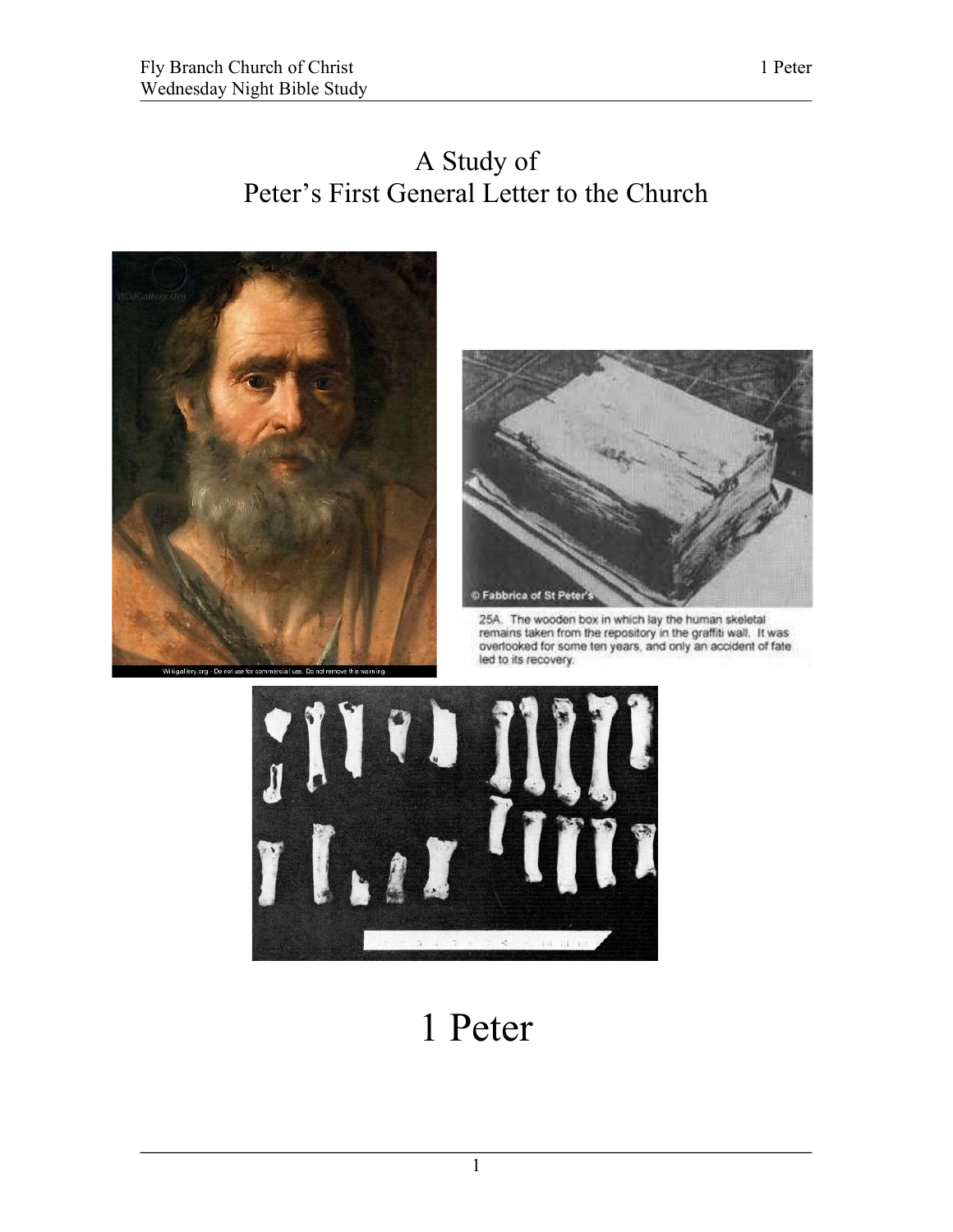| <b>Biblical Background:</b>                           |
|-------------------------------------------------------|
| Author:                                               |
| Place of Composition:                                 |
| Date of Composition:                                  |
| Audience:                                             |
| Purpose:                                              |
|                                                       |
| NETOYEMCTOPH &<br>ALASTORANEWYNING TOYTESTON<br>M(11) |

OC SOVIOCKLY OFTO Maxgor worordsound didged NOCTHY XPY TOIC COTTUARINAIR XEWN ETPDYD TOPOKOTWICKOR NOXOYMATTEICTING ENSIKEOCYMATOV ETTELMOFTYQWAY TONTHUCHNOT Or remainded to artifociny xpr AMONXOPHNOT EICHN CHOE. Xaporcympoxellareterriterreactive enerreinnactional VETON WALLOW AND HOUSE CYNEXIERTHE KOYNOPROCOVIOGIOV renuncio contrat drent contratto resigned and no entered por ArredNewcdard/TotTpoczonic Matel gept LHC simmon KNEVCERINGERWAMERENCE לככננות NETTOVETTICTOFTE d ATHCETTELTHWCELLCTOVKALECHE TOCHMUS SHORECKHUP ETHE APHAHTWTPdforty diwrot Guellkulmereuzheich KATWOMATIMOUGNONT respond trafication procted about TUTTAN TENNEBEBENCKOINOING Orcean Arto proprietermente Kocher ELLERANGLE Josephilas MIQLOLLO SE CITOTISMISSE

Outline of First Peter (Five Chapters)

- I. Introduction  $(1:1-2)$
- II. Salvation: The Outcome of Your Faith (1:3-13)
- III. Holiness: Guide to Christian Purity (1:14-2:10)
- IV. Submission: Pattern for Christian Relationships (2:11-4:11)
- V. Suffering: The Honor of a Christian (4:12-5:11)<br>VI. Closing (5:12-13)
- Closing  $(5:12-13)$

Peter, an apostle of Jesus Christ, To those who are elect exiles of the Dispersion in Pontus, Galatia, Cappadocia, Asia, and Bithynia, according to the foreknowledge of God the Father, in the sanctification of the Spirit, for obedience to Jesus Christ and for sprinkling with his blood: May grace and peace be multiplied to you. (1Pe 1:1-2)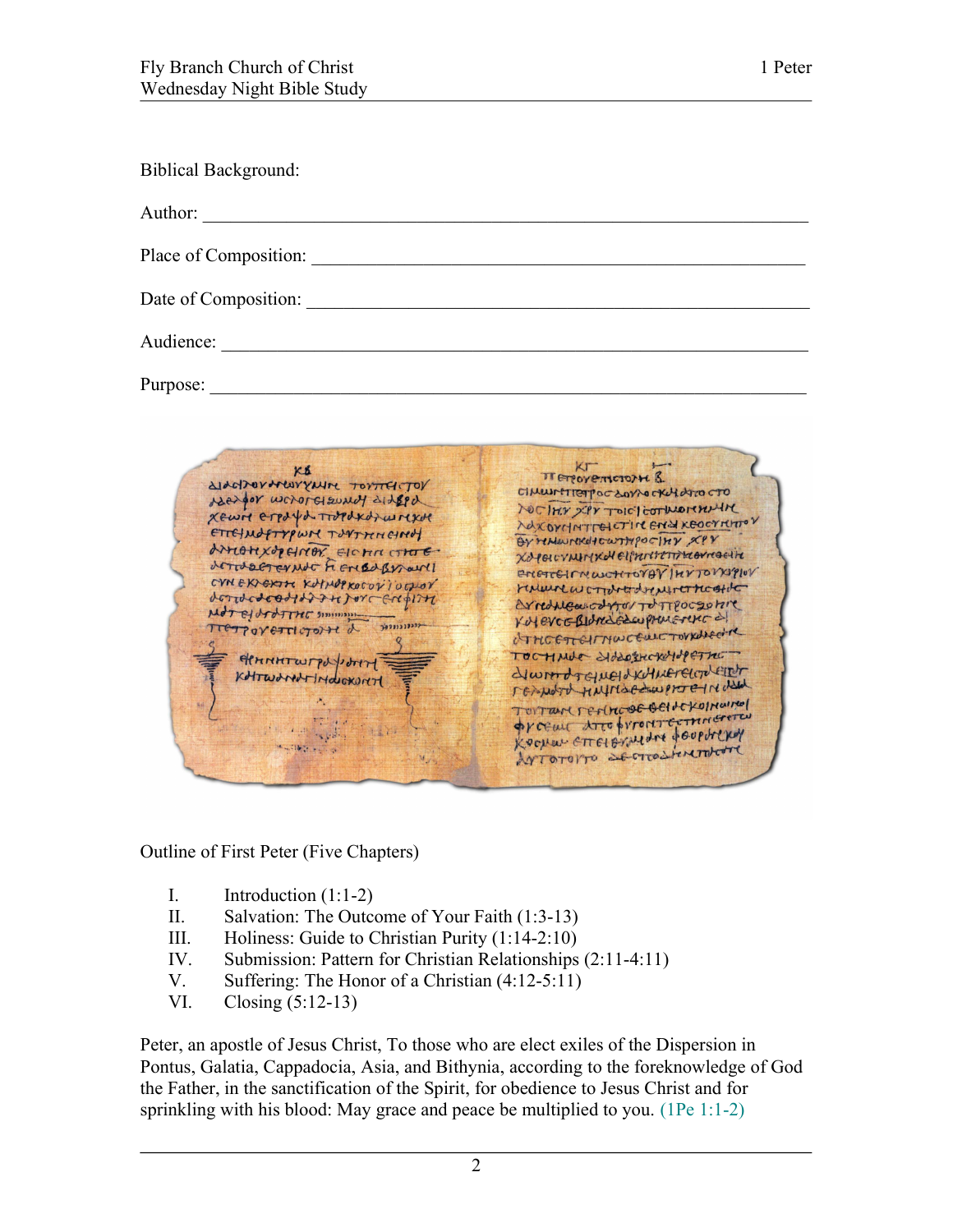Salvation: The Outcome of Your Faith (1 Peter 1:3-13)



What is salvation? How do you know you have it? What must a person do to be saved? Do we get to keep this salvation forever?

- Anticipating Our Salvation (vss. 3-5)
	- a. What parts of our salvation are past?
	- b. Future?
	- c. Present?
- The Crucible of Salvation (vss. 6-9)
	- a. How is our faith proved genuine? Why is this important?
	- b. For what are we now joyful? What kind of joy is this? (James 1:2)
- Salvation in Prophecy (vss. 10-12)
	- a. What did the prophets want to see? Did the Prophets get a timetable for the coming Christ? (Dan 9:24-27)
	- b. In what way are the prophets serving us? (Matt  $11:11$  // Luke 7:28)
	- c. What difference do you see between the Spirit that animated the prophets and the Spirit that animates the preachers? (John 16:13)
	- d. Do angels not know what this salvation is? How is that possible? (Luke 2:14; Matt 28:5-7)
- Practical Anticipation of our coming Salvation (vs. 13)
	- a. What two general commands are we given in this verse? (See Romans 8:23- 24)
	- b. The "Second Coming" of Christ is described in various ways in this passage. Write down the different ways it is described in the following verses:
		- i. Vs 5:
		- ii. Vs 7:
		- iii. Vs 13:
	- c. Did these Christians receive the promises of His coming?

How have you found your faith tested?

What effect does your salvation have on your life? Work? Family?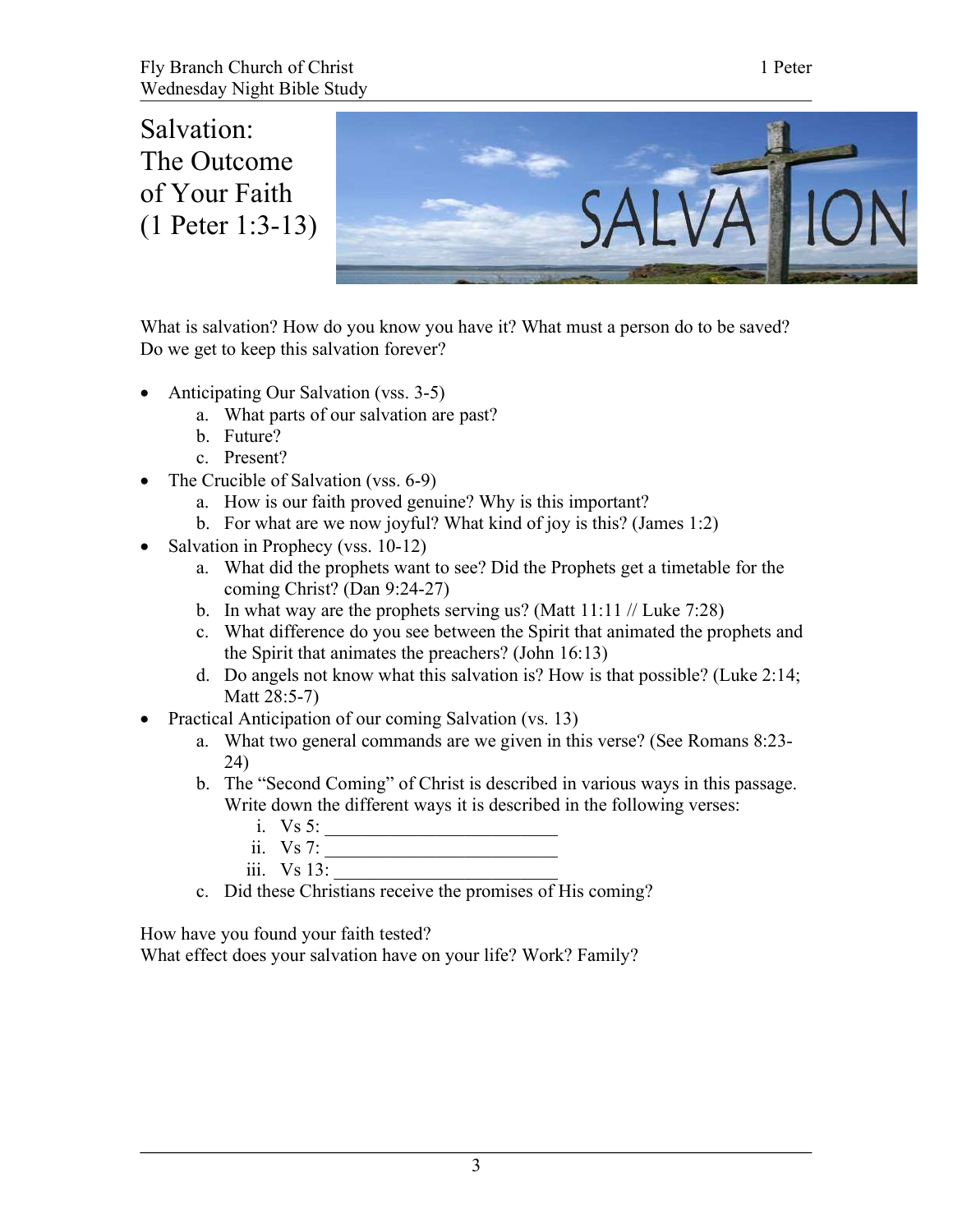Holiness: Guide to Christian Purity (1 Peter 1:14-2:10)

The World and the Church seems to have different ideas of holiness. The World looks at holiness through a lens of "clean living", "wholesomeness" and high personal ethics. Christians in the media are usually depicted as Catholics, with rosaries and crucifixes. Yet, when Christians are asked what



holiness is, it boils down to going to church on Sunday and reading your Bible, with an occasional prayer at mealtimes. What do you think holiness looks like? What does holiness mean to our personal conduct and character?

Rate yourself on a holiness scale of 1 to 10, 10 being the high end of the scale.

1 2 3 4 5 6 7 8 9 10

Outline of Section 3

- $\bullet$  Holiness is our call from the Father (1:14-17)
- $\bullet$  Holiness is our redemption through the Son (1:18-21)
- Holiness is our responsibility through the Word (of the Spirit)
	- o The Word Purifies You (1:22-2:1)
	- o The Word Builds You
		- From an Infant to an Adult  $(2:2-3)$
		- From the Cornerstone to an Entire Building  $(2:4-8)$
- Holiness is our Distinction as His People (2:9-10)
- 1. What might Peter be thinking of as the "desires of your former ignorance"?
- 2. What is the standard of holiness Peter recommends? Where and when does it apply?
- 3. On what does God judge and how is it judged? How does "conduct yourselves in reverence" help us understand holiness?
- 4. Why is it important that our redemption is by Christ's blood, rather than silver or gold? If Christ was destined to die for man's sin before the foundation of the world, what does that say about God's knowledge and creation of man?
- 5. How does Christ's resurrection help us place our faith and hope in God?
- 6. Why is it important that our love for "the brothers" come from a pure heart? How are our hearts made pure according to vs. 22? What does this say to Christian conduct?
- 7. What is this imperishable seed of vs. 22 (see Peter's reference to Is 40:6-8)? What is the role of "the word of God" in the process of being "born again"? What "word" do you think Peter has in mind in vs. 25?
- 8. How are the list of sins in vs. 1 denials of holiness?
- 9. Can a Christian grow without the Word?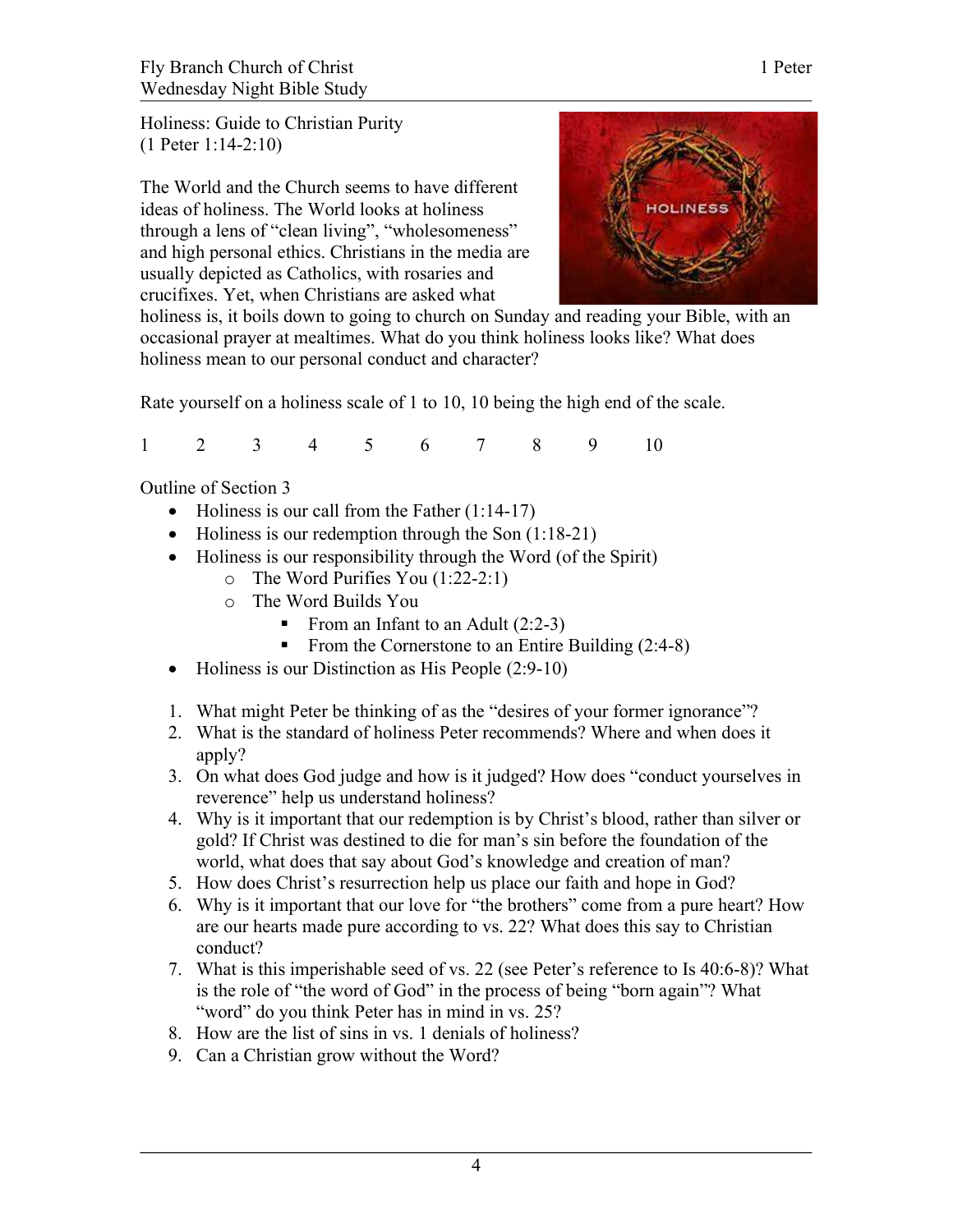- 10. Under the old covenant, the work of sacrifice and offerings was given to one tribe, Levi, on behalf of all Israel. Under the new covenant, who is responsible for offering sacrifices? How are these sacrifices different than the Levitical offerings?
- 11. How fitting that Peter (the stone) writes of the Stone, quoting from Isaiah 28:16, Psalm 118:22 and Isaiah 8:14. What other important "stone" passage does this remind you of? (See Matthew 16:16-18) Who are the "builders" of vs. 7? Are they the same people in vs. 8?
- 12. Note the contrast between the formerly chosen and the newly chosen. Peter quotes from several OT passages, namely Isaiah 43:20, Deuteronomy 7:6 and 10:15. How do these OT passages apply to God's NT people? How did we receive this distinction as God's chosen people?

Personal holiness isn't just for Sundays anymore. In what ways can Christians be holy all the time?

What steps can a Christian take who wants to be holy in his conduct?

Which of these steps do you need to work on today?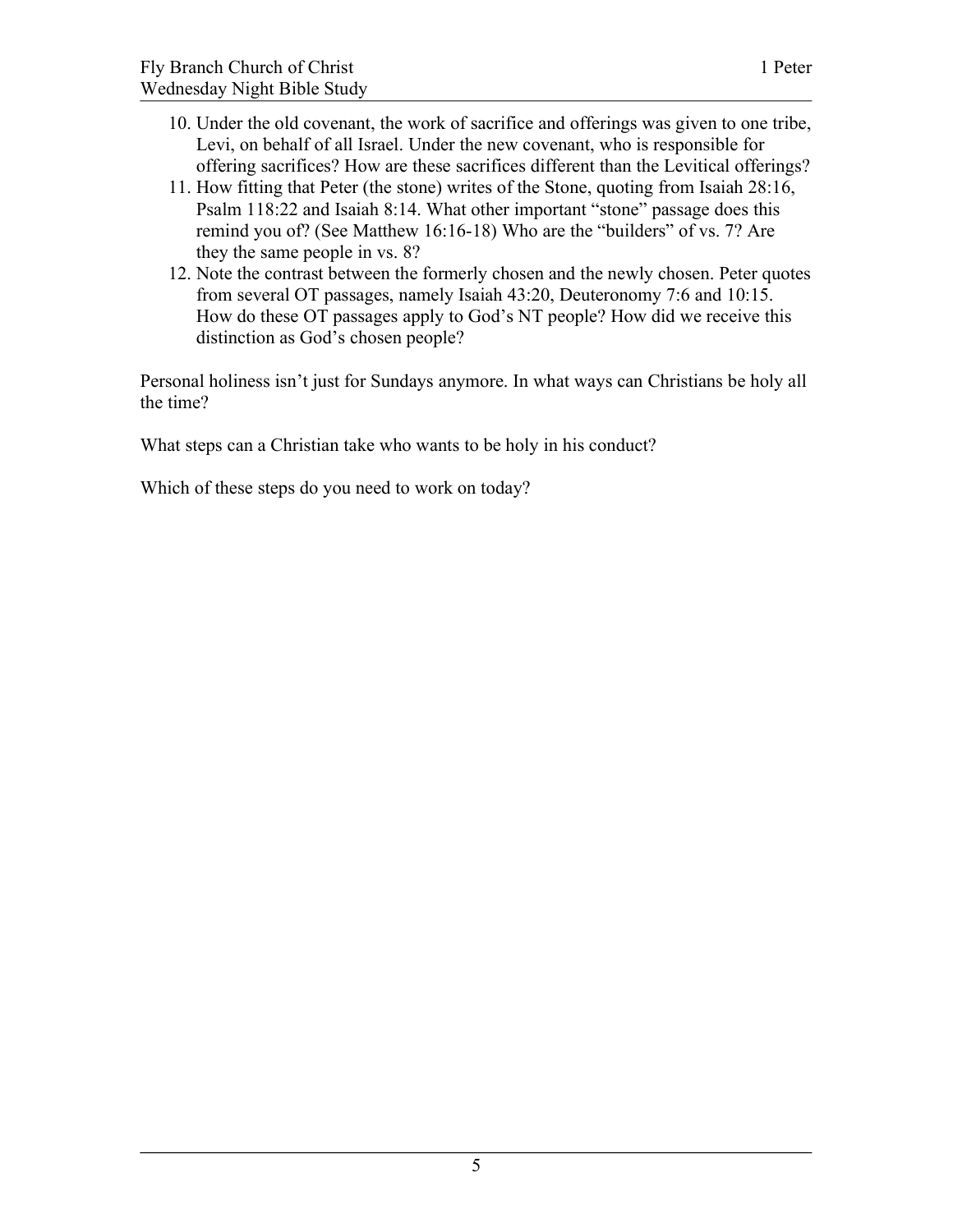## Submission: Pattern for Christian Relationships (1 Peter 2:11-4:11)

**AUTHORITY** and<br>SUBMISSION

Outline for Section Four

- Honorable Conduct Among Gentiles (2:11-12)
	- o Submission to Government (2:13-17)
	- o Submission to Masters (2:18-20)
	- o Dcotrine: Example of Christ Jesus (2:21-25)
	- o Submission to Husbands (3:1-6)
	- o Concern for Wives (3:7)
- Conduct Among Believers (3:8-13)
	- o When Facing Persecution (3:14-18)
	- o Doctrine: Resurrection of Christ Jesus (3:19-22)
	- o Resolve to Live for God's Will (4:1-3)
	- o Judgment of the Persecutors (4:4-6)
	- o Living in the End-Times (4:7-11)

Peter's fourth section deals with specific issues of Christian conduct in various life situations, including work, government and the home. He also addresses our conduct when our faith is a liability, an impediment for others and how we ought to deal with it. Should we take and hide our faith so it isn't a problem? Our should we, like some, carry a wooden cross on our shoulders to openly display our faith in Jesus? What is the best way to show Christ to others in the world? Peter intends to answer many of these questions.

- 1. What does Peter say is a good remedy against accusations of evil? How should Gentiles respond to this?
- 2. What is the purpose of the ideal human government Peter describes here?
- 3. In what way might a Christian use his freedom to conceal evil (vs. 16)?
- 4. How might suffering be a good thing in verse 20? How is Christ an example for us in this?
- 5. How are wives instructed to deal with non-believing husbands? What does God see as beauty in a wife? Is this idea of submission better than the 50/50 ideals we often practice today? Is being a daughter of Sarah something Christian women strive to be?
- 6. In what way might wives be considered a "weaker vessel"? How does this square with what we are taught today by modern feminism?
- 7. Being involved in the local church setting can carry just as many problems as the world. How are Christians counseled to handle interpersonal conflict here?
- 8. In a general sense, Peter counsels Christian to abstain from and pursue
- 9. Peter's counsel on a "ready defense" actually fulfills several purposes. What are some of those purposes?
- 10. Who might the "spirits in prison" be that Christ preaches to?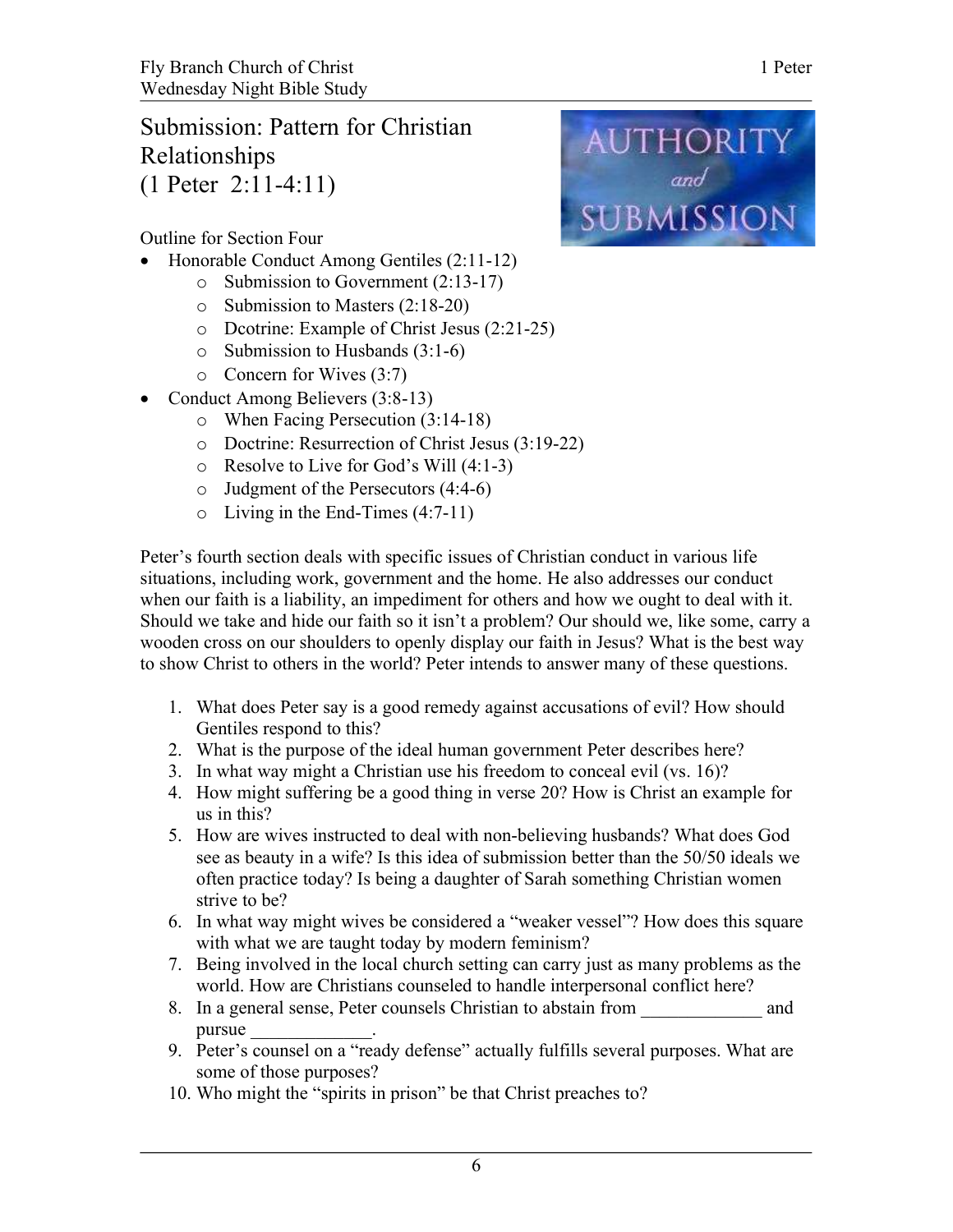- 11. How do the Flood and Baptism correspond? How does Baptism save us?
- 12. If Christ died to the flesh, and we now live in Christ, how does this give us resolve to live for spiritual things?
- 13. Why do the pagans get upset with us? What judgment will they be subject to? Who are those who are now dead in 4:6?

VII. How would the end of all things be a motivation to godly living? What are some of the commands listed here? Who is the source of all these good gifts?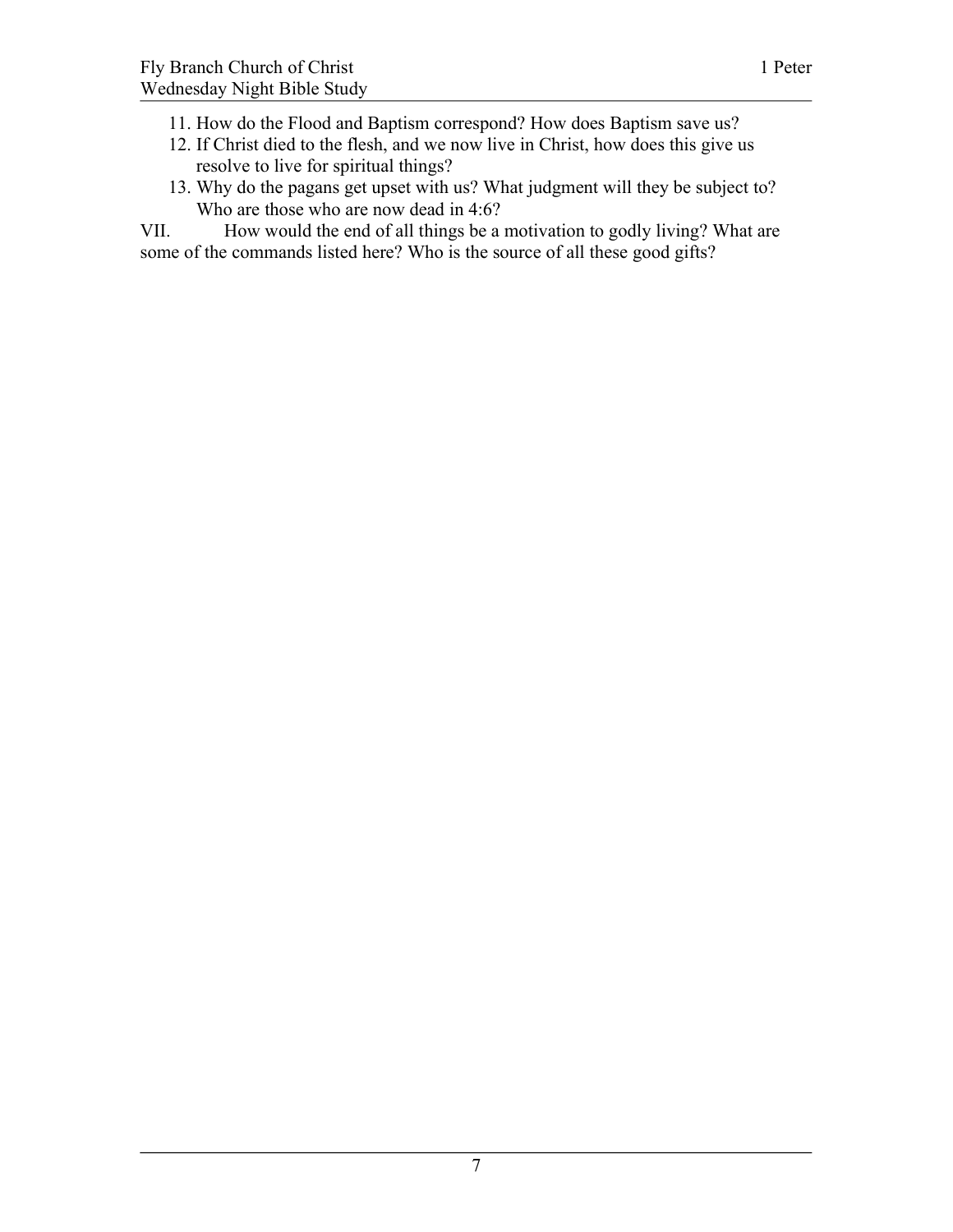## Suffering: The Honor of a Christian  $(4:12-5:11)$

Outline for Section Five

- Sharing in the Sufferings of Christ  $(4:12-14)$
- Contrast with ordinary suffering (4:15-16)
- $\bullet$  Judgment and suffering  $(4:17-19)$
- Example to the Elders  $(5:1-4)$
- Humility and Resistance (5:5-9)
- Suffering as path to Restoration  $(5:10-11)$



Why must Christians suffer? In our culture, suffering is avoided at all costs. We don't like pain, and will take medicine, exercise, spend money on ourselves and others to alleviate suffering. Suffering is not pleasant, and in a culture that exalts pleasure, suffering is the worst evil. But for Christians, we have a different take on suffering. Suffering is as the crucible of the soul. It clarifies, distinguishes, sets apart, makes holy. Historically, Christians have subjected themselves to suffering to make themselves more godly, i.e., fasting. But much of this self-inflicted suffering has been committed under the assumption that the flesh is evil, but that's not the point of suffering.

1. Looking through this text, what types of suffering does Peter list as proper reasons for suffering?

| a. | . .<br>. |  |
|----|----------|--|
| -- |          |  |

- b. 4:14 \_\_\_\_\_\_\_\_\_\_\_\_\_\_\_\_\_\_\_\_\_\_\_\_\_\_\_\_\_\_\_\_\_\_\_\_\_\_\_\_\_\_\_\_\_\_\_\_ c. 4:16 \_\_\_\_\_\_\_\_\_\_\_\_\_\_\_\_\_\_\_\_\_\_\_\_\_\_\_\_\_\_\_\_\_\_\_\_\_\_\_\_\_\_\_\_\_\_\_\_
- d.  $4:19$   $\overline{\phantom{a}}$
- e. 5:9 \_\_\_\_\_\_\_\_\_\_\_\_\_\_\_\_\_\_\_\_\_\_\_\_\_\_\_\_\_\_\_\_\_\_\_\_\_\_\_\_\_\_\_\_\_\_\_\_\_
- f. 5:10 \_\_\_\_\_\_\_\_\_\_\_\_\_\_\_\_\_\_\_\_\_\_\_\_\_\_\_\_\_\_\_\_\_\_\_\_\_\_\_\_\_\_\_\_\_\_\_\_
- 2. What kinds of suffering are improper for a Christian?
	- a. 4:15 \_\_\_\_\_\_\_\_\_\_\_\_\_\_\_\_\_\_\_\_\_\_\_\_\_\_\_\_\_\_\_\_\_\_\_\_\_\_\_\_\_\_\_\_\_\_\_\_
- 3. How does Peter recommend Christians react to suffering?
	- a.  $4:12$
	- b. 4:13 \_\_\_\_\_\_\_\_\_\_\_\_\_\_\_\_\_\_\_\_\_\_\_\_\_\_\_\_\_\_\_\_\_\_\_\_\_\_\_\_\_\_\_\_\_\_\_\_
	- c. 4:16 \_\_\_\_\_\_\_\_\_\_\_\_\_\_\_\_\_\_\_\_\_\_\_\_\_\_\_\_\_\_\_\_\_\_\_\_\_\_\_\_\_\_\_\_\_\_\_\_
	- d. 4:19 \_\_\_\_\_\_\_\_\_\_\_\_\_\_\_\_\_\_\_\_\_\_\_\_\_\_\_\_\_\_\_\_\_\_\_\_\_\_\_\_\_\_\_\_\_\_\_\_
	-
	- e. 5:7 \_\_\_\_\_\_\_\_\_\_\_\_\_\_\_\_\_\_\_\_\_\_\_\_\_\_\_\_\_\_\_\_\_\_\_\_\_\_\_\_\_\_\_\_\_\_\_\_\_
	- f.  $5:9$

4. What promises does Peter offer to Christians who suffer?

- a. 4:13 \_\_\_\_\_\_\_\_\_\_\_\_\_\_\_\_\_\_\_\_\_\_\_\_\_\_\_\_\_\_\_\_\_\_\_\_\_\_\_\_\_\_\_\_\_\_\_\_
- b. 4:14 \_\_\_\_\_\_\_\_\_\_\_\_\_\_\_\_\_\_\_\_\_\_\_\_\_\_\_\_\_\_\_\_\_\_\_\_\_\_\_\_\_\_\_\_\_\_\_\_
- c. 5:1 \_\_\_\_\_\_\_\_\_\_\_\_\_\_\_\_\_\_\_\_\_\_\_\_\_\_\_\_\_\_\_\_\_\_\_\_\_\_\_\_\_\_\_\_\_\_\_\_\_
- d.  $5:4$
- e. 5:6 \_\_\_\_\_\_\_\_\_\_\_\_\_\_\_\_\_\_\_\_\_\_\_\_\_\_\_\_\_\_\_\_\_\_\_\_\_\_\_\_\_\_\_\_\_\_\_\_\_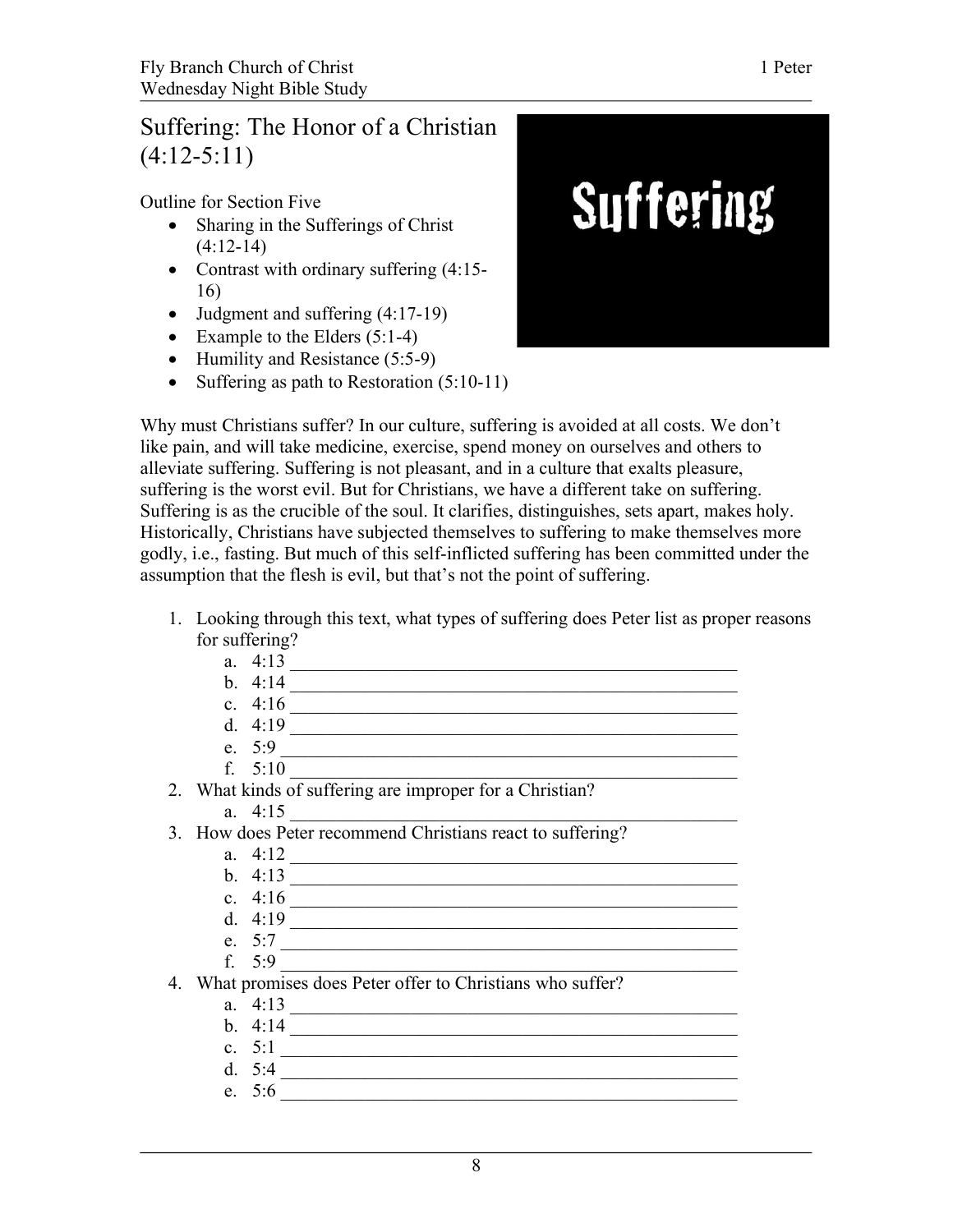- f. 5:10 \_\_\_\_\_\_\_\_\_\_\_\_\_\_\_\_\_\_\_\_\_\_\_\_\_\_\_\_\_\_\_\_\_\_\_\_\_\_\_\_\_\_\_\_\_\_\_\_
- 5. The promise of suffering as a Christian is certain, but the promises for weathering suffering (by God's Spirit) are just as certain. From what you read here, why do you think Christians are told to suffer in their faith?
- 6. Special Subjects:
	- a. Judgment (4:17-18)
		- i. What do you believe this judgment is?
		- ii. Why does it begin with the house of God?
		- iii. What would be the outcome for those who disobey the gospel?
	- b. Eldership (5:1-4)
		- i. To whom is Peter speaking to in these verses?
		- ii. Peter's primary command to the elders is to shepherd God's flock, but with several qualifiers. List these:
			- 1. \_\_\_\_\_\_\_\_\_\_\_\_\_\_\_\_\_\_\_\_\_\_\_\_\_\_ 2.  $\frac{1}{\sqrt{1-\frac{1}{2}}\sqrt{1-\frac{1}{2}}\sqrt{1-\frac{1}{2}}\sqrt{1-\frac{1}{2}}\sqrt{1-\frac{1}{2}}\sqrt{1-\frac{1}{2}}\sqrt{1-\frac{1}{2}}\sqrt{1-\frac{1}{2}}\sqrt{1-\frac{1}{2}}\sqrt{1-\frac{1}{2}}\sqrt{1-\frac{1}{2}}\sqrt{1-\frac{1}{2}}\sqrt{1-\frac{1}{2}}\sqrt{1-\frac{1}{2}}\sqrt{1-\frac{1}{2}}\sqrt{1-\frac{1}{2}}\sqrt{1-\frac{1}{2}}\sqrt{1-\frac{1}{2}}\sqrt{1-\frac{1}{2}}\sqrt{$  $3.$   $\frac{1}{\sqrt{1-\frac{1}{2-\frac{1}{2-\frac{1}{2-\frac{1}{2-\frac{1}{2-\frac{1}{2-\frac{1}{2-\frac{1}{2-\frac{1}{2-\frac{1}{2-\frac{1}{2-\frac{1}{2-\frac{1}{2-\frac{1}{2-\frac{1}{2-\frac{1}{2-\frac{1}{2-\frac{1}{2-\frac{1}{2-\frac{1}{2-\frac{1}{2-\frac{1}{2-\frac{1}{2-\frac{1}{2-\frac{1}{2-\frac{1}{2-\frac{1}{2-\frac{1}{2-\frac{1}{2-\frac{1}{2-\frac{1}{2-\frac{1}{2-\frac{1}{2-\frac{1}{2-\frac$
		- iii. What does this passage tell you about the kind of leadership expected in the Lord's church?
	- c. Membership (5:5-7)
		- i. Peter's next words are to the younger men. What does he ask them to do specifically? Why do you think they needed this command?
		- ii. Next he addresses the church at large, and addresses the operative principle of church membership. What is that principle?
		- iii. How are Christians commanded to address their cares (anxieties and concerns)? How can Christians do this?
	- d. The Devil (5:8-9)
		- i. Do we have reason to worry about the Devil as a real threat? What kind of threat does Peter reveal here about our adversary?
		- ii. How does Peter recommended we deal with this threat?
		- iii. Does it help to know that others have faced this same threat?